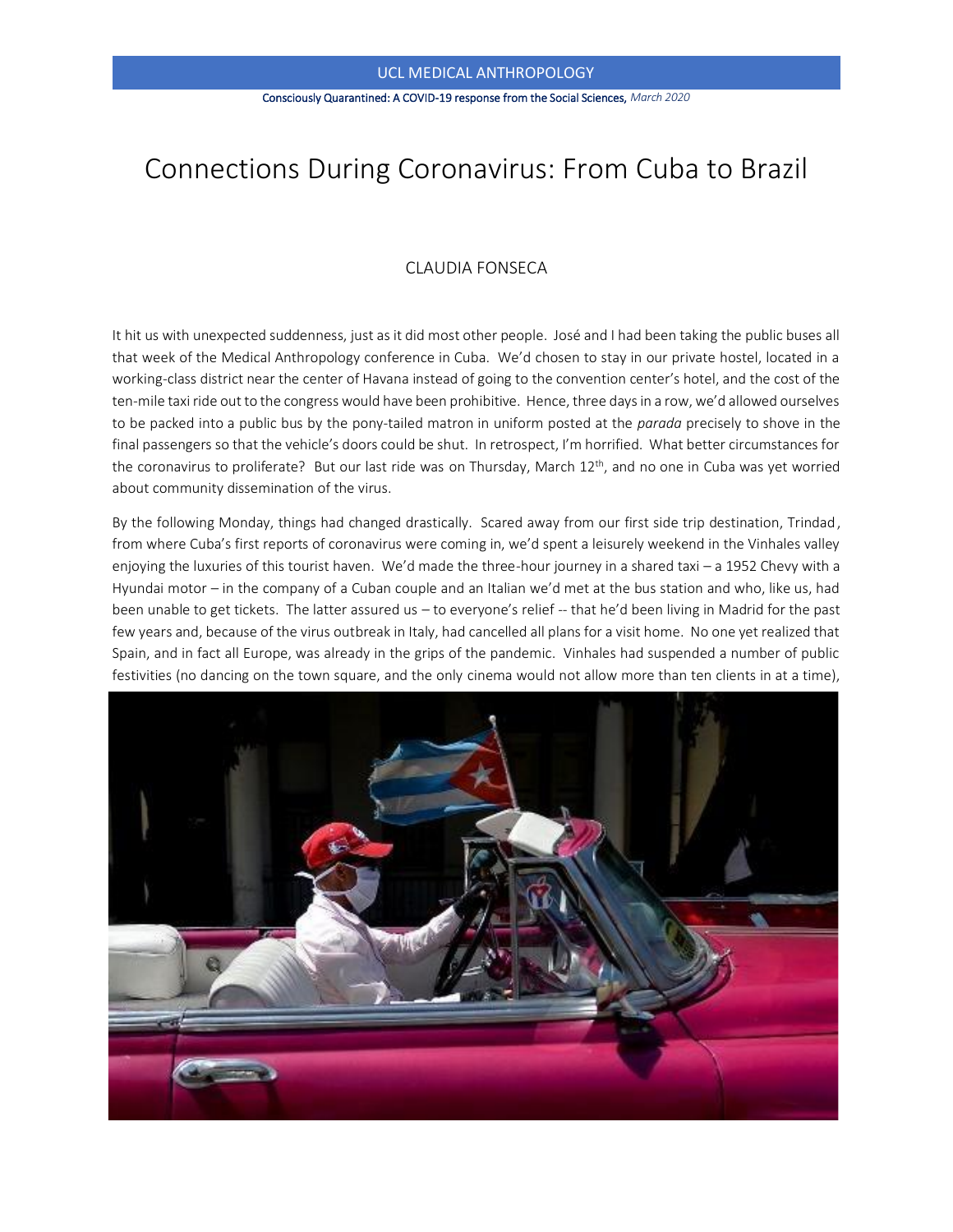## UCL MEDICAL ANTHROPOLOGY

#### Consciously Quarantined: A COVID-19 response from the Social Sciences, *March 2020*

but still the city was alive with mostly European tourists who went about their recreational activities (generally in groups), showing no obvious signs of distress. And locals still attended their early-morning gymnastics classes in the town park.

The penny dropped, so to speak, when, Monday night, back in Havana, we found out that Peru had closed its borders and our flight back to Brazil (scheduled for Thursday night, via Lima) had been cancelled. After an infinite number of vain attempts to phone the airline (made even more difficult by the only-intermittent internet signal we could pick up at the hotspots on public squares), we decided it was time to take action. Alongside hundreds of other stranded foreigners, five hours in a crowded line at Copa Airlines panned out; we took the only seats left on a next-day flight and made it home to Porto Alegre by Wednesday midnight.

Our last night in Cuba, we ate at our favorite Chinese restaurant. We were their only clients that evening; our other favorite eating joint, where normally you have to wait in line to get a table, was completely empty. Our landlady - who pays the equivalent of US\$50 a month in taxes for each of the four rooms she rents out – was talking about shutting down. With our departure, she had no more clients; all reservations had been cancelled. And, even at the park, where Havana's citizens congregate at night to tune into internet, we realized there were no more of those blond, blue-eyed back-packers. As though with a snap of fingers, the tourists had left. The American blockade had already caused great hardship, but the Cubans had been able to hold their own, thanks principally to their wellorganized tourist industry. How was this economy now to survive? And how were the city's workers to avoid contamination if they continued to ride those buses?

On March 20<sup>th</sup>, the day we were originally scheduled to leave, Cuba closed its borders to incoming foreigners. As of March 20, the island nation had registered ten cases of coronavirus (and one death)-- all foreigners -- and still no sign of transmission by locals.

Brazil, where we are now undergoing a self-regulated quarantine of 14 days, is another story. Until just a few days ago, president Bolsonaro's consistent denial of the pandemic's gravity, had convinced a few die-hards that things were being blown out of proportion. Although 18 of his cabinet members tested positive after a recent visit to the United States, the president continued to make public appearances, shaking hands extended by fans in the crowd. His most recent pearl: "After surviving a knife attack [suffered during the presidential campaign], a little flu won't kill me". Repeatedly criticizing the "hysteria" that reigned in the media, he assured the population there was no need to take drastic precautions, and openly frowned upon the "overly hasty" measures decreed by many of the country's state governors. Even after all public universities and most state and municipal schools had suspended classes, and



contradicting orientations from the Ministry of Health, the Minister of Education, in his usual you-tube style, convoked teachers and students of the medical sciences to return to their classrooms, since they might be needed in the near future. Fortunately, Bolsonaro's low popularity appears to be sinking still lower as more and more people ignore his and many of his cabinet members' remarks and, instead, adhere to the Ministry of Health's exhortations to maintain "social isolation".